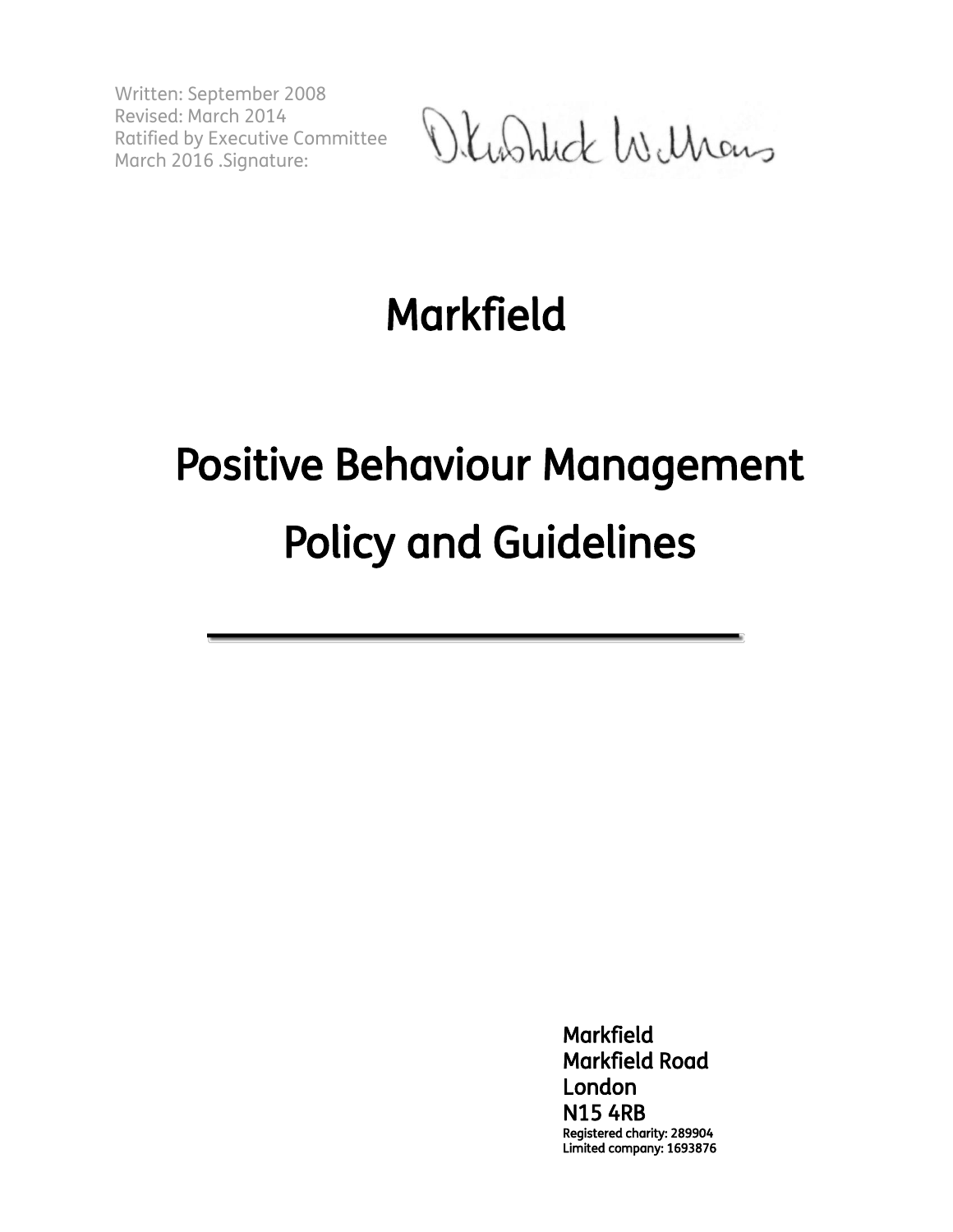## Positive Behaviour Management

### Policy statement

#### **Principles**

- At Markfield we recognise that all behaviour is a form of communication, and that negative behaviours often express an unmet need.
- An understanding of the individual needs of the people using our services, coupled with a commitment to planning to meet those needs, can help to prevent negative behaviours.
- Markfield aims to support people to take risks, challenge themselves and each other, make friends and make positive choices for themselves.
- We expect and encourage young people and adults to express themselves in a variety of ways, including those that may involve getting 'messy', making noise and taking some risks.
- Markfield believes that exclusion is not an effective behavioural control and increases the pressure on service users and families in need of respite, increasing the chances of family breakdown. Also Markfield acknowledges that service users whose behaviour would put them at risk of exclusion from other services are often those for whom the provision of our services is most valuable.
- Markfield regards the following as unacceptable measures of control and discipline: Any form of physical punishment, threatening/intimidating behaviour or language, humiliation or mocking of service users, withholding food, drink and medicines, force feeding, fines, swearing, shouting, removal of a service user's mobility or communication aids and equipment, and using restraint as punishment.
- We aim to encourage positive behaviour and minimise negative behaviour by carefully assessing individual needs, planning sessions well, promoting positive behaviour, and using a range of strategies to manage any negative behaviours. This policy gives guidance on each of these areas in detail.

This policy will be reviewed every 2 years by the Play Development Manager with involvement of the Executive Committee, staff and service users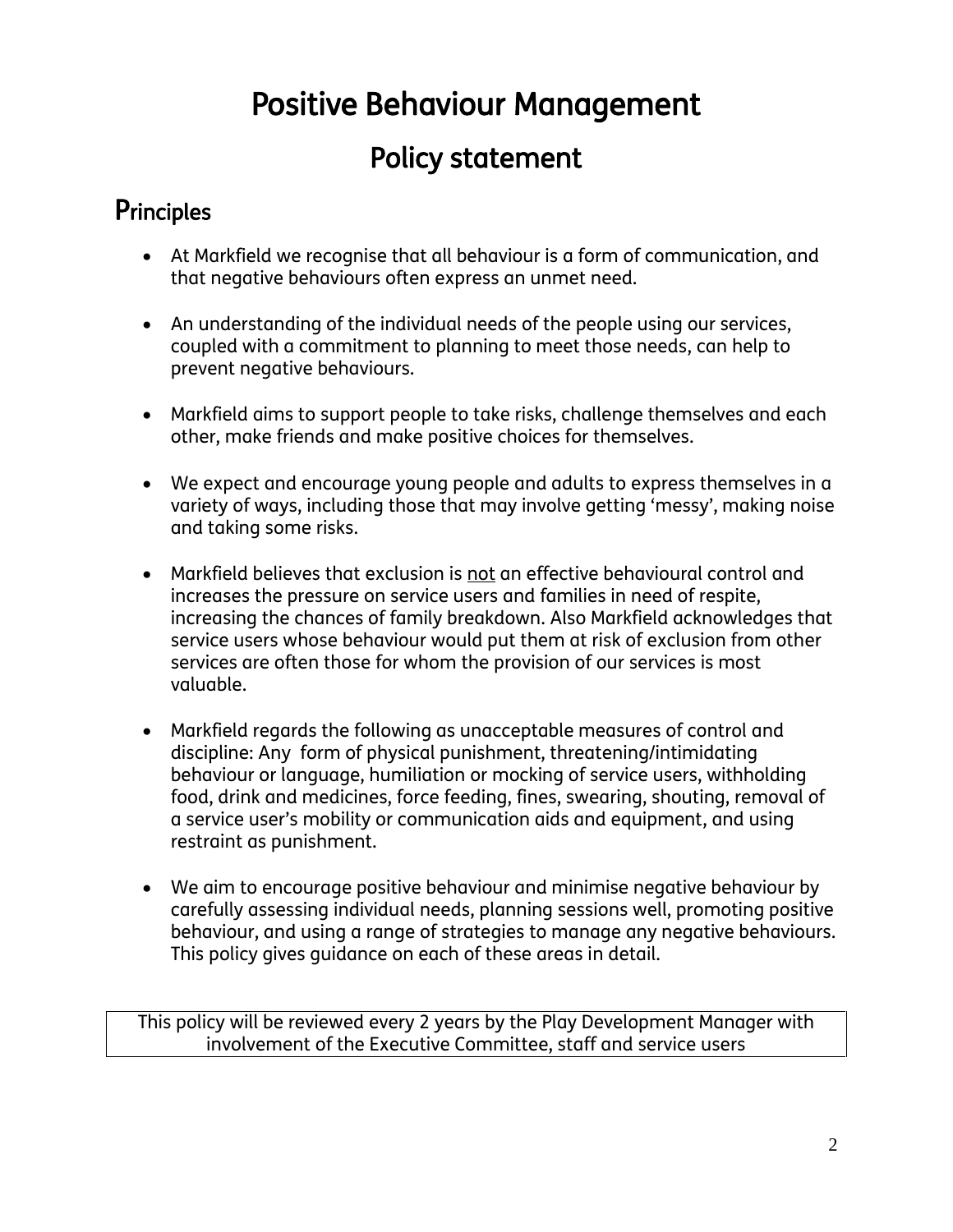## Behaviour management guidelines

| 1. | Assessing individual needs: Child Information/ Adult User Forms                                                                                                                                                                                                                                            | 4                          |
|----|------------------------------------------------------------------------------------------------------------------------------------------------------------------------------------------------------------------------------------------------------------------------------------------------------------|----------------------------|
| 2. | Session planning to promote positive behaviour<br>Staff preparation<br>Setting up<br>$\bullet$<br>Ensuring session materials are accessible<br>$\bullet$<br>Providing appropriate activities<br>$\bullet$                                                                                                  | 5                          |
| 3. | Strategies to promote positive behaviour<br><b>Effective communication</b><br>Modelling positive behaviour<br>$\bullet$<br>Rewarding positive behaviour with attention<br>$\bullet$<br>Giving praise<br>$\bullet$<br>Allowing people to manage conflict independently                                      | 6                          |
| 4. | <b>Identifying unwanted behaviours</b>                                                                                                                                                                                                                                                                     | 8                          |
| 5. | Techniques to manage unwanted behaviour<br>Giving clear instructions<br>$\bullet$<br>Planned ignoring/praise<br>$\bullet$<br><b>Distraction</b><br>$\bullet$<br>Giving structured choices<br>$\bullet$<br>The "First Then" strategy<br>$\bullet$<br>Using physical restraint as a last resort<br>$\bullet$ | 9                          |
| 6. | Managing persistent unwanted behaviours<br>Incident reporting<br>$\bullet$<br>Individual monitoring<br>$\bullet$<br>Risk assessments<br>Individual contracts<br>$\bullet$<br>Referral to Family Support Team                                                                                               | 12                         |
| 7. | Ensuring safety of service users and staff during serious incidents                                                                                                                                                                                                                                        | 14                         |
|    | <b>Appendices:</b>                                                                                                                                                                                                                                                                                         |                            |
|    | 1. Child Information Form with additional 'prompt' questions<br>2. Adult User Form with additional 'prompt' questions<br>3. Risk assessment proforma<br>4. Individual contract proforma<br>5. Guide for staff for managing a crisis situation                                                              | 16<br>23<br>27<br>28<br>29 |

3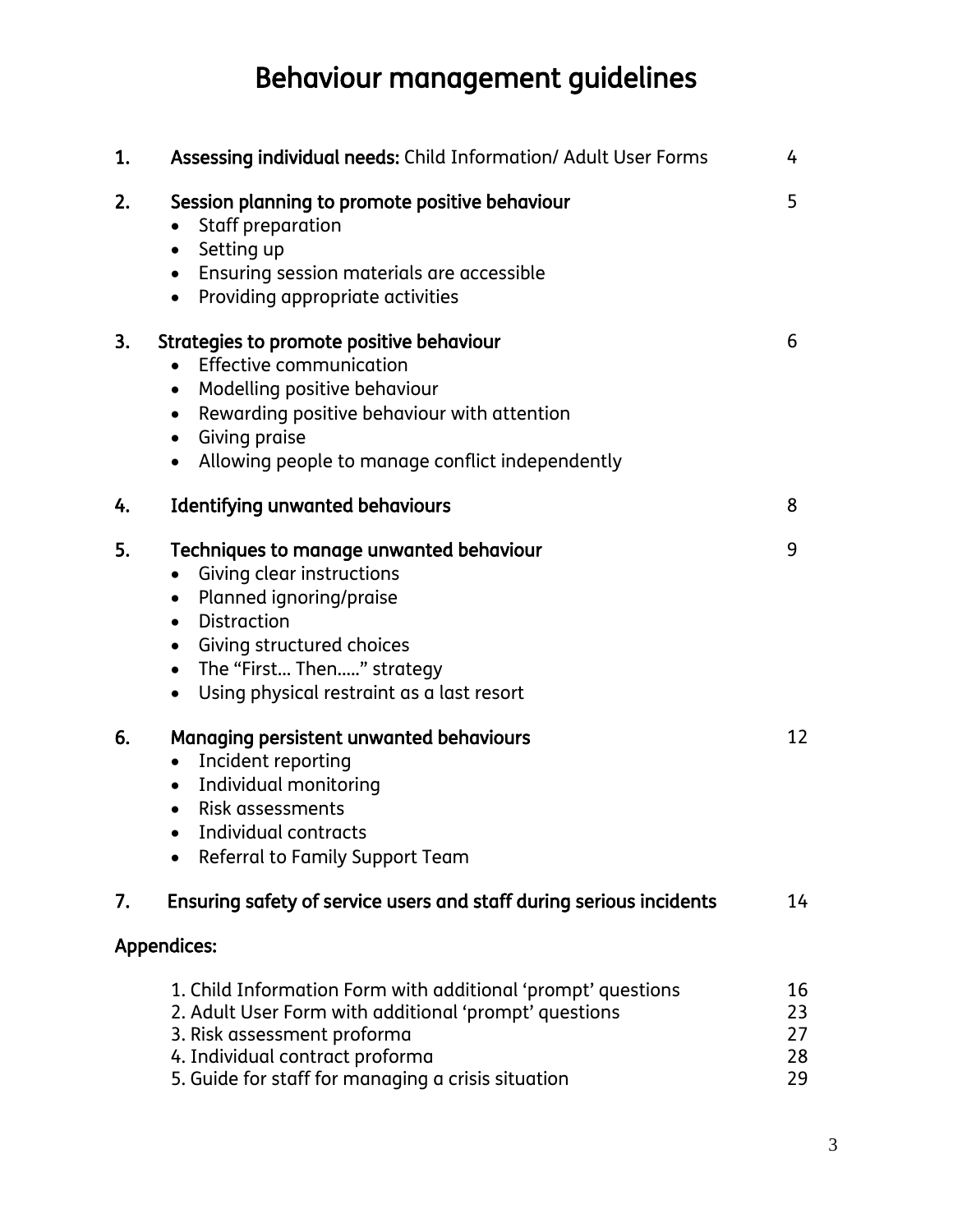#### 1. Assessing individual needs

Before any child attends a session at Markfield their parents/carers are required to complete a Child Information Form (CIF). This form provides a profile of the child, giving information about both the child's care needs and their personality.. If an adult who wishes to attend a session , we should support them and their carers to complete an Service User Plan (SUP). .

When filling in a Child Information /Adult User Form it is important that staff explain to parents/carers what this form is for and how we will use it. As a service user may have been excluded from other settings as a result of negative behaviour, they and their parents/carers may be reluctant to be honest and open about behaviours before they have received a service at Markfield. It is important that parents/carers are told that we do not exclude people at Markfield, and that any information they share with us will be used to help us plan for *including* service users effectively, not as a reason to exclude them.

In order to get all the information we need for the Child Information /Adult User Form you may need to 'prompt' parents/carers who are unsure what information you are asking for. In Appendix 1 of this policy is a copy of our Child Information Form, and Appendix 2 is a copy of our Adult User Form; these appendices contain some additional questions that staff may want to ask in order to get a fuller understanding of the service user. This list is not exhaustive and often parents/carers/adult service users will not need all of these prompts. Families using our services will be as varied and unique as the service users themselves; every carer will need a different level of support with this form. The professionalism and tact of the person helping them to fill out these forms is crucial to build their confidence in our ability to provide a quality service.

Before the child/adult attends Markfield the service manager should have read this form themselves and offered the relevant members of staff the opportunity to do so too. (Updated copies of SUPs/CIFs are in the session file.)

A Child Information /Adult User Form should never be considered complete – it is a working document that should be reviewed and updated regularly to include our knowledge of the service user at Markfield. Service users' information forms must be updated at least once a year.

#### 2. Session planning to promote positive behaviour

Sessions should be planned and structured in a way that takes account of the individual needs of service users, and in a way that is clearly understandable to them and does not diminish their choice. There are several factors in planning for a session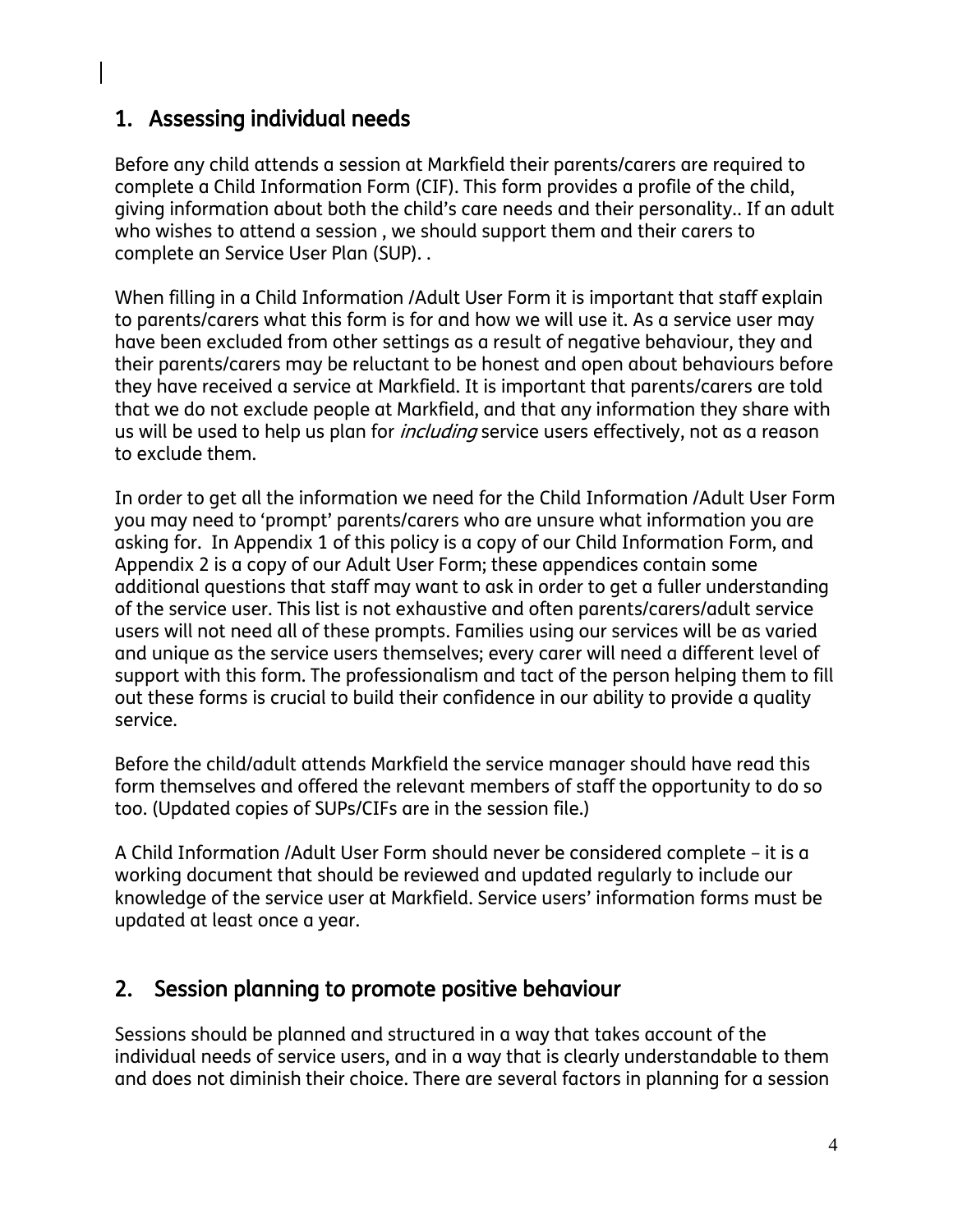that can have a positive effect on service users' behaviour: staff preparation; setting up; and ensuring session materials are accessible and activities appropriate.

#### • Staff preparation

While most sessions do not need to appear to be planned to service users, it is important that staff co-ordinate their movements in order to ensure the session runs smoothly. Service users should be made aware of staffing changes as soon as possible – on longer sessions where members of staff are taking lunch breaks they need to prepare service users for their absence and explain how long they will be gone as sudden changes often trigger unwanted behaviours.

'Predictable tasks' that require two members of staff, such as incontinence pad checks, should be timetabled in order to ensure that other service users can remain engaged at these times.

#### • Setting up

While service users should be allowed free choice as much as possible during sessions it is important that the space they use looks interesting and visually offers them exciting positive options of what to do with their time. If there is something exciting immediately and obviously on offer then they are less likely to try and make the session interesting by engaging in unwanted behaviours.

#### Making session materials accessible

It is important to think about all the people attending a session and to have planned for ways for them to be included in all activities on offer. If specialist equipment is needed this should be made available as part of session preparation so that the service user does not have to wait for equipment to be found/set up before they can join activities.

#### • Providing appropriate activities

Often unwanted behaviour is a result of under- or over-stimulation which is why it is important that people are offered a choice of appropriate activities on the sessions. A session should always be set up so there is a 'quiet area' so that people who are struggling with amount of activity going on in a session have the opportunity to withdraw before they become distressed.

An activity space should be set up in such a way that there are clearly visible choices of activities on offer.

#### • Providing a predictable structure

Most people find it easier to behave appropriately when they know what is expected of them. Having a clear structure to the session helps people to know what to do when and reduces anxiety. Many of our service users may find times of transition from one activity to another stressful and confusing, so it may be helpful to provide them with visual timetables so they know what to expect, supported by the use of countdown tools towards endings and changes such as the use of egg timers,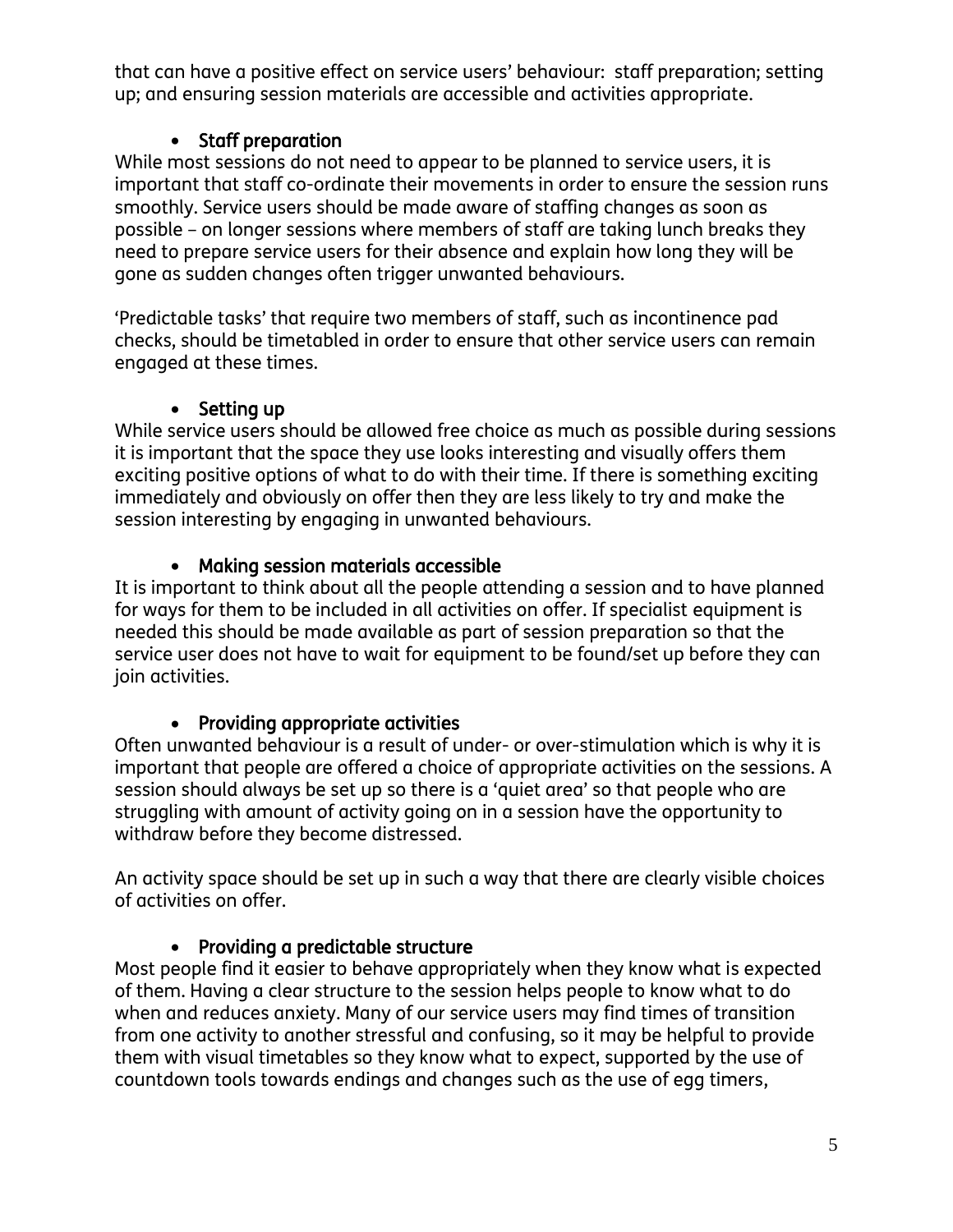finishing songs, traffic lights, circle times or '5 minute warnings' to signal that an activity is coming to an end.

#### 3. Strategies to promote positive behaviour

At Markfield we use positive behaviour strategies which enable people to make positive choices. We believe that a good play or leisure environment is one where people's positive choices are acknowledged and valued.

#### Effective communication

The people who use Markfield services have a wide variety of communication needs. It is important that people are communicated with in a way which is appropriate to them. It can be very frustrating not to be understood, and often people will display unwanted behaviour as a result of this. Therefore it is important that staff take the time and effort to ensure they understand what a person is trying to communicate to them and seek help through supervision if this is an ongoing problem.

Instructions and requests should be clear and concise; staff should be careful to use simple language and wherever possible to use body language, signs or symbols to reinforce these requests.

Many people with autism and learning difficulties have an auditory processing delay; this means it can take them some time to be able to understand the meaning of the most basic sentence. This is why it is important to wait before repeating instructions, and to ensure you speak as clearly and concisely as possible.

Staff should explain the reasons for their instructions at a level appropriate to the service user's understanding. Staff should remember that clear use of body language and gestures as well as using symbols and pictures may be the most accessible form of communication for some service users.

Service users should always be given fair warning of anything that is expected of them and given time to comply.

#### Modelling positive behaviour

'Modelling' is simply setting an example. Service users will pick up from adults' behaviour what is acceptable in a setting.

As young people and adults we learn most from watching other people. With this in mind, all staff on the session must take care to model positive, polite and considerate behaviour to all service users and staff. An activity or game in which staff are fully engaged and showing enjoyment is far more appealing than one where workers appear reluctant to join in; we are 'modelling' to service users how to get on well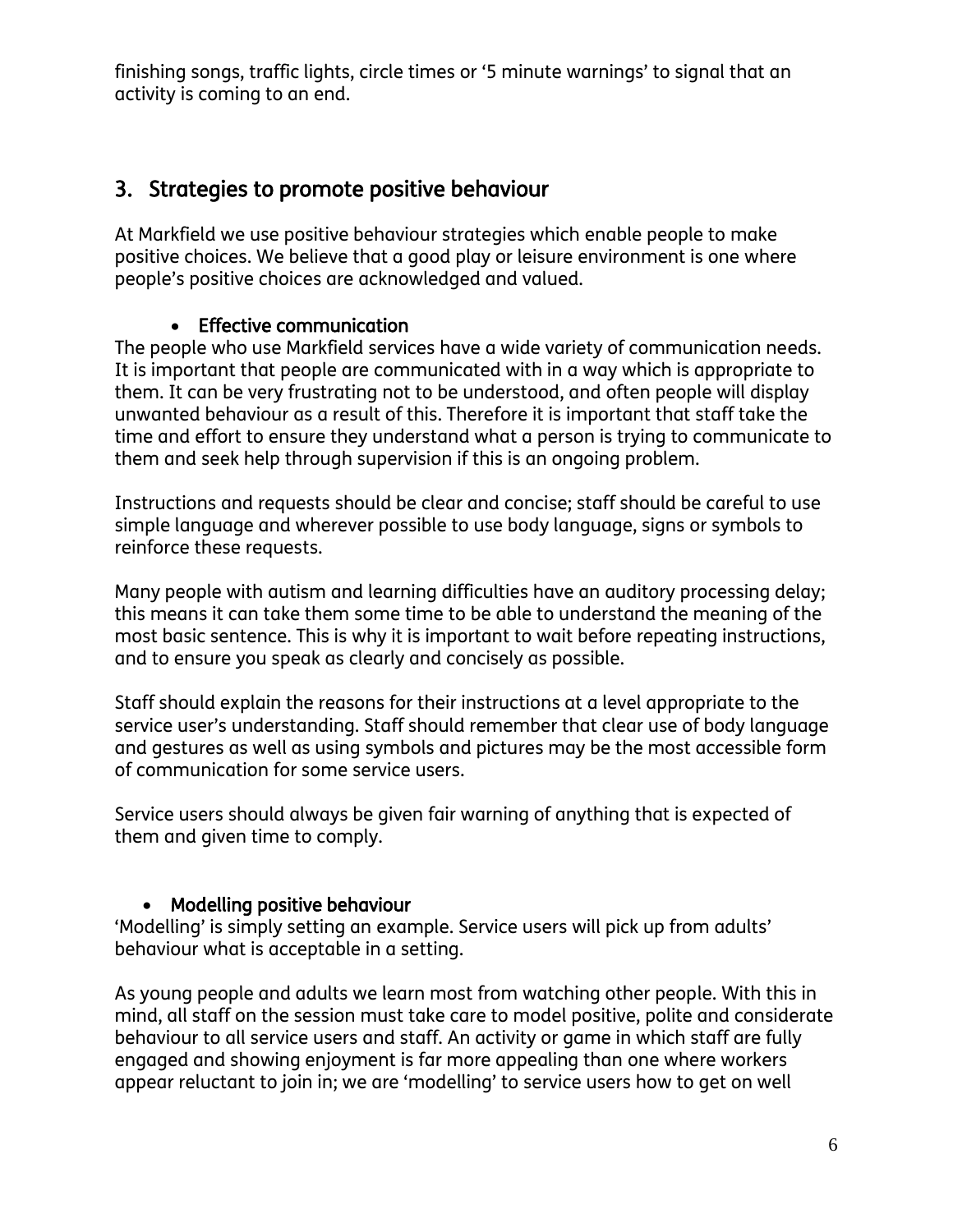together. It is important that we are consistent with the behaviour we model to people; this will help them to feel secure in the setting.

Service users will also model good behaviour to others in sessions. It is important that when this happens it is acknowledged by staff.

Children's Example "Look how nicely Chris is sitting and waiting for his food." Adult Example "Hey look, John is washing up everyone's cups, thanks mate"

#### Rewarding positive behaviour with attention

In an environment where positive behaviour is encouraged and rewarded with attention from staff, people are more likely to choose positive role models.

A problem with the traditional punitive methods of behaviour management is that people displaying unwanted behaviour are given extra attention by staff, leaving other service users who are not displaying this behaviour feeling starved of attention. These methods often lead to service users seeking attention by using unwanted behaviours.

Therefore staff should acknowledge and praise all service users in the session whenever they see positive behaviour. People respond well to feeling that their efforts are valued by others; it is often useful to show people that their behaviour is noticed by describing what a person is doing.

#### Example

"Look at how high you are jumping!" "I can see Jenny waving a flag on the structure."

Another way to do this is by physically echoing their behaviour, eg. by jumping when the service user is jumping or dancing when they are dancing. Physical echoing can be particularly effective as a positive reinforcement for people with limited movement; echoing and exaggerating their movements acknowledges their value. Attention is different from praise; praise tells people what we like and what we want them to do. Attention without judgement allows people to see that what they are doing is valuable simply because they are doing it, and they like it, and that they do not have to tailor all their behaviour to please others.

Staff should be careful not to compare behaviour of different people in a negative way, but instead should focus on the positive behaviour that they want to encourage.

| Example |                                                               |
|---------|---------------------------------------------------------------|
| Say:    | "look at how beautifully you're sitting Sue – that's great."  |
|         | <i>Rather than:</i> "Why can't you sit up straight like Sue?" |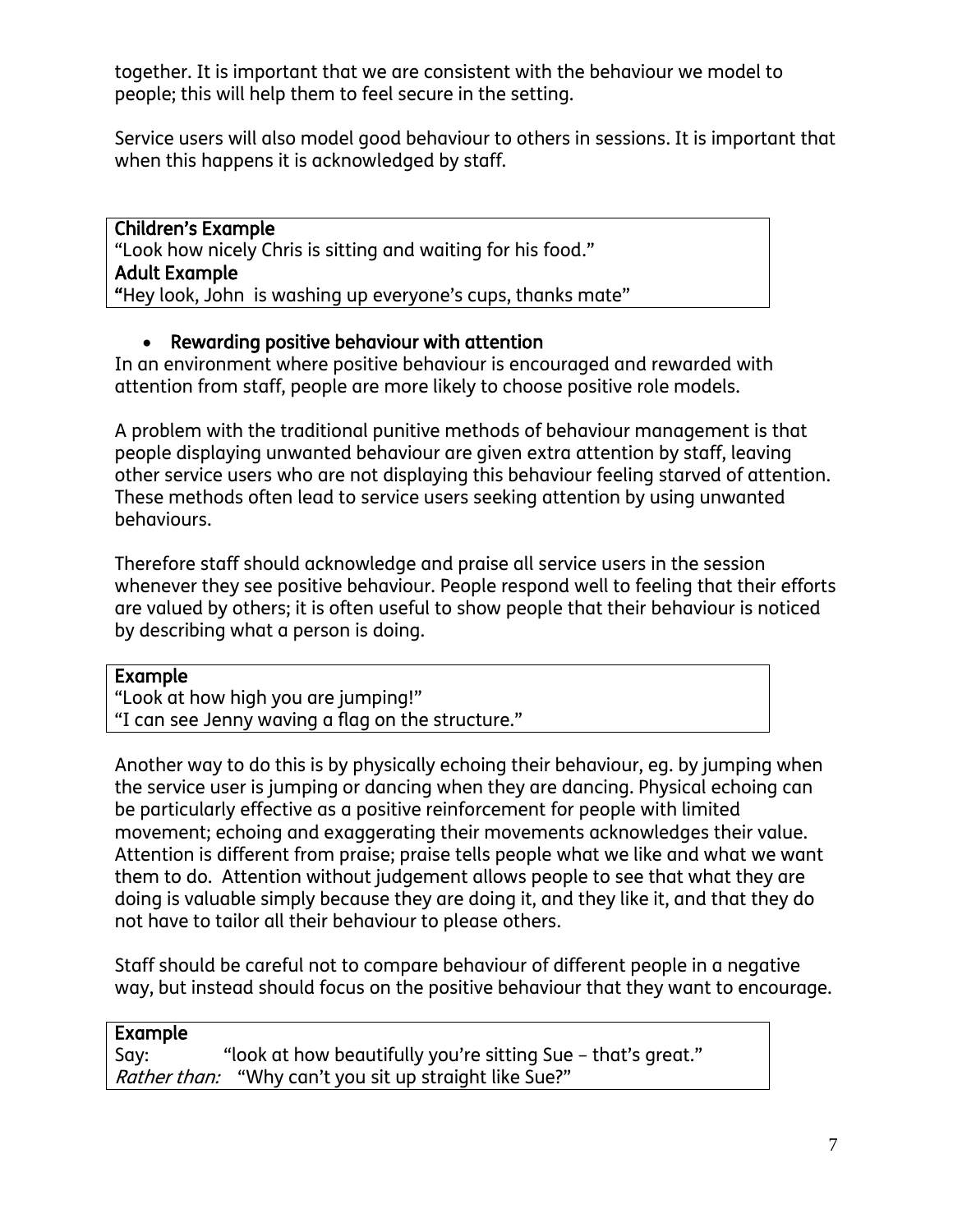#### Giving praise

People enjoy being praised. It is important that whenever we see a person engaging in behaviour that we want to encourage, we should ensure that this behaviour is praised. It is important to be clear and specific what we are praising if we want the behaviour to be repeated.

#### Example

Say: "Thank you for picking up the rubbish, that was helpful" Rather than: "Thank you that was lovely"

People with communication difficulties can be confused about what behaviour is being praised; it is important we make this clear to them.

#### Example

"Thank you for wiping the table, that was really helpful of you." "Well done for helping Sheila find a hiding place. I think it's great that you helped her to join in – I'm so proud of you."

Staff should not withhold praise for positive behaviour as a result of previous unwanted behaviour.

#### Allow people to manage conflict independently

It is natural in a social environment that people have disagreements and conflicts amongst themselves. As far as possible, and as long as there is no significant risk to anyone's physical or emotional well being, they should be encouraged to solve these themselves.

Intervening in every little disagreement or conflict immediately reduces people's opportunities to learn how to manage disagreements themselves. Often given the opportunity to decide between themselves, people reach a solution that is positive for them both. Through this they develop confidence, life skills and an understanding of negotiation.

Staff should only get involved in disagreements between service users if they feel that there is a significant risk to either, or that the balance of power is uneven and there is a risk of bullying. When staff get involved this should be to facilitate the people coming to a resolution themselves.

#### 4. Identifying unwanted behaviours

#### What is an unwanted behaviour?

Unwanted behaviours are any behaviours that put a service user or anyone they come into contact with at significant risk of physical or emotional harm.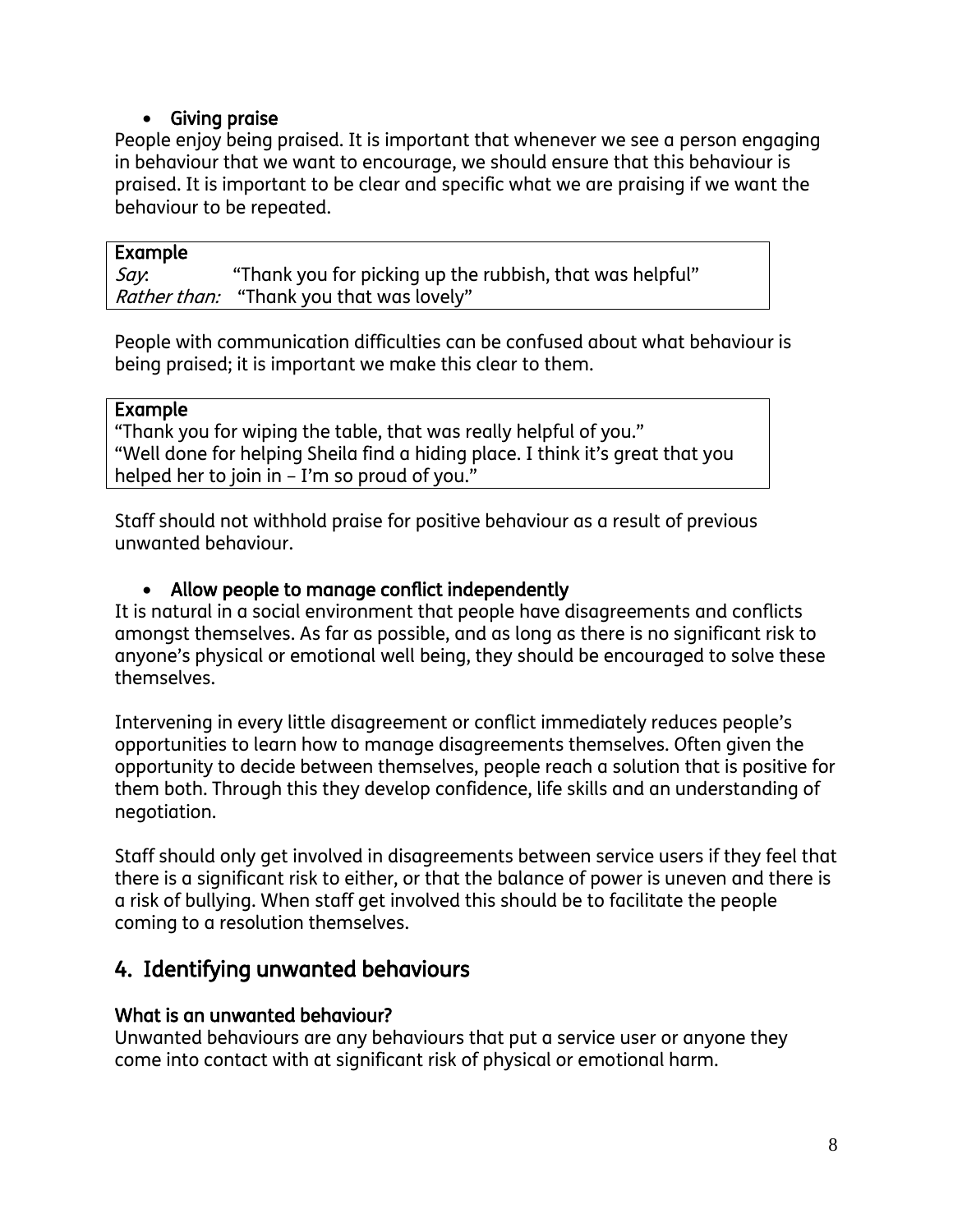Before staff decide if a behaviour is unwanted they need to decide why they want the behaviour to stop (ie. whether it is really a problem or not). A behaviour involving manageable risk, minor disagreements between service users, or merely causing inconvenience to staff should not be classed as unwanted behaviour.

Staff need to think carefully about when and how to intervene in relation to service users' behaviour. If we intervene to tell a service user off because they have dripped paint on the floor or are chewing with their mouth open, how will this affect the impact of us intervening in a more serious incident? How will a person identify the difference between behaviour that is just 'not ideal' and behaviours that it is essential that they stop?

#### Make the rules clear

Often we confuse people by offering them unclear rules. For example if we say "we have a rule that there is no hitting at Markfield", this may imply to a service user that pinching or kicking is not specifically against the rules.

It is much clearer to say "We respect people's bodies and feelings at Markfield and anything that hurts feelings or bodies is not OK."

Additional support to understand what behaviours are and are not appropriate using symbol books, games or social stories, should be made available to service users who need it.

#### 5. Techniques to manage unwanted behaviour

There are many techniques that can be used to manage behaviour; the ones we use at Markfield are listed below in order of preference. The techniques listed first are the ones we would like staff to use in every session.

#### Giving clear instructions

It is important to give clear concise instructions/directions to people on sessions. When used on their own, words like 'don't' , 'no' and 'stop' are not clear, and can lead people to feel confused about exactly what behaviour is unwanted. Always try to phrase instructions in a positive way.

| Example |                                     |  |
|---------|-------------------------------------|--|
| Say.    | "Please talk more quietly"          |  |
|         | <i>Rather than:</i> "Stop shouting" |  |

Instructions should always be polite and respectful. We should always thank people once they have done what is asked of them.

If the action you want a person to do has several different parts, ensure that this is made clear to them by breaking down the instructions into steps:

| txample |
|---------|
|---------|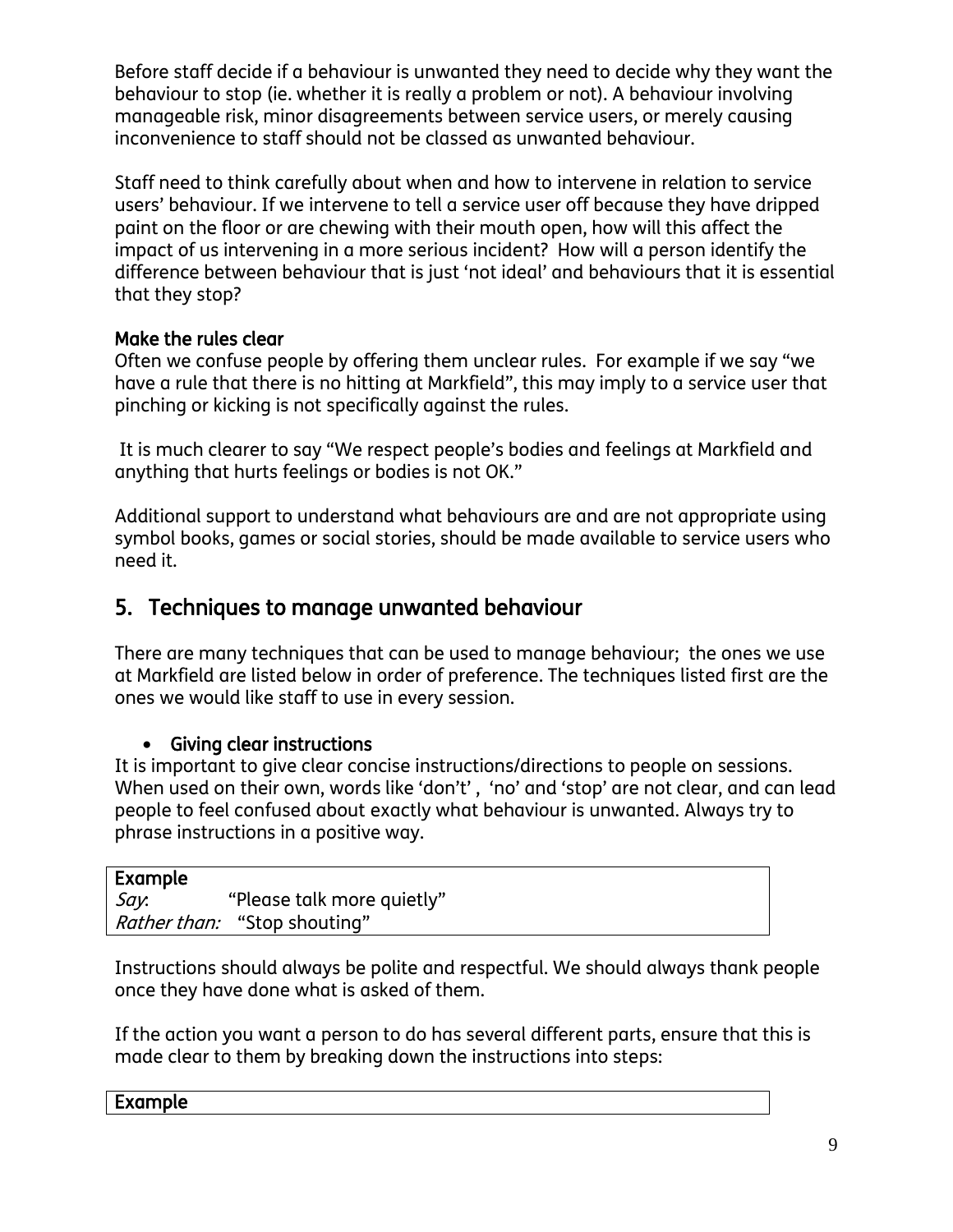Say: "We need to get ready to leave, so let's get our coats and bags from the cloakroom, put on our shoes and wait by the door."

In order to make this clearer, you should wait for at least 6 seconds and then repeat the first thing you want the person to do: "Please go and get your coat and bag from the cloakroom", and then wait until this is done before saying "OK now can you put on your shoes"…

Don't say: "Get ready to leave now."

#### • Planned ignoring/praise

At Markfield we NEVER ignore a person. However it can be useful to ignore a particular behaviour. Often people use negative behaviour as a way of gaining attention, and will therefore see any response to this behaviour as a reward.

Before deciding to use the ignore/praise technique it is important to be sure that the person's behaviour is not likely to harm themselves or others.

Often a person's initial response to their behaviour being ignored is to escalate the levels of their behaviour before the behaviour stops. As long as you continue to feel the person is not at any significant risk to themselves and others you should continue not to acknowledge the behaviour.

Simply ignoring unwanted behaviour does not work on its own. In order for a person to learn from the experience of their behaviour being ignored, they must be praised as soon as this behaviour ceases; the praise must be related to finishing the unwanted behaviour and to any continued positive behaviour they exhibit. The ignore/praise technique is most effective in environments where people are regularly acknowledged and praised.

#### • Distraction

Often unwanted behaviour is a result of boredom. Starting an interesting/ lively/noisy game within sight of a person displaying unwanted behaviour can often allow them to make the choice to stop this behaviour and engage positively in the session. This can be used alongside the Ignore/praise technique.

#### Giving structured 'choices'

People showing low-level unwanted behaviours can be offered a structured choice rather than an instruction.

#### Example

Say: "you have two choices - we can either go and dig in the garden or we can go and do painting in the training room". Rather than: "leave the room now"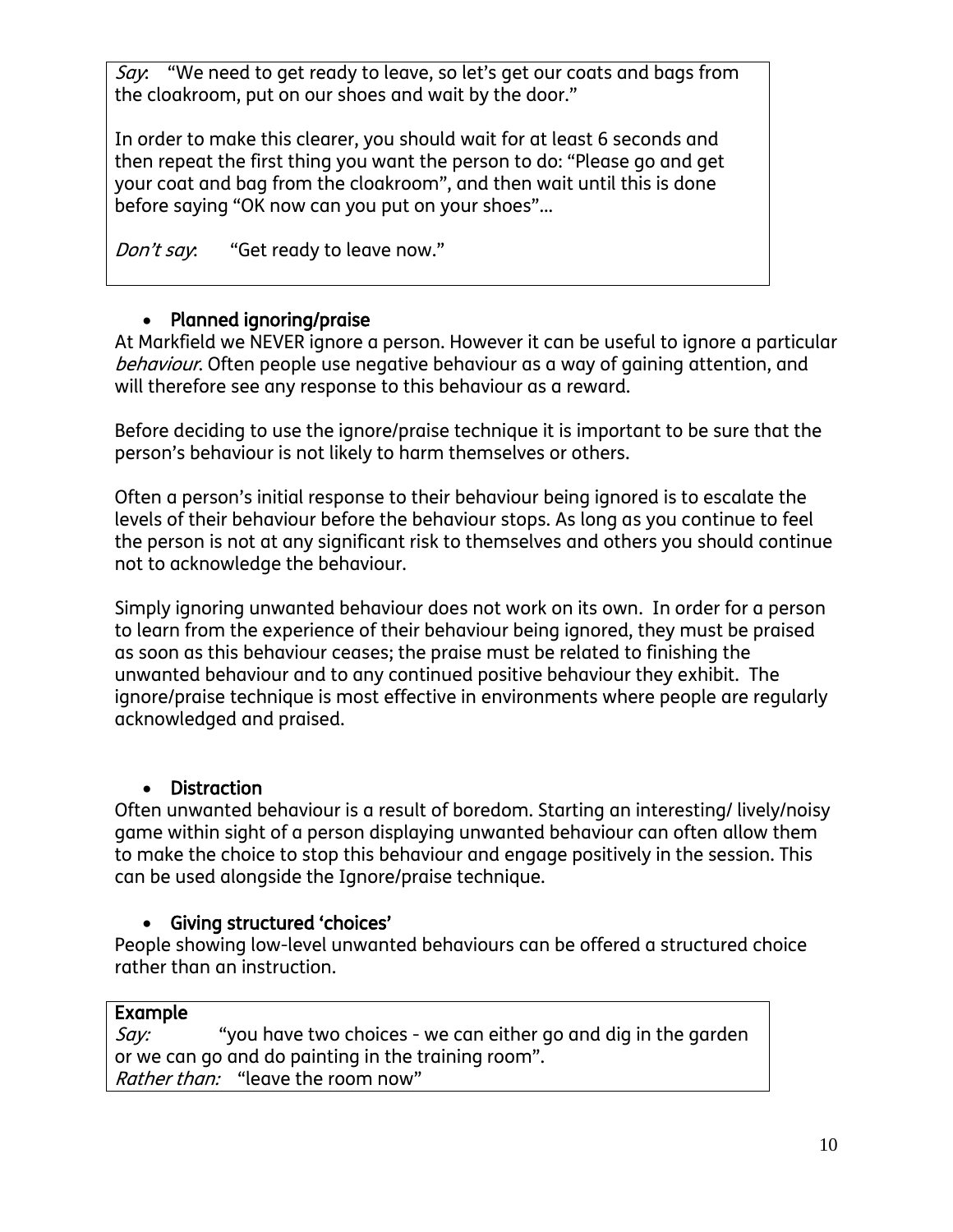It may take a person some time to make a choice – but don't vary the options you are presenting as this would be inconsistent. This technique should not be used with ignore/praise but if a person continues to struggle to make a positive choice it may be appropriate to move onto the strategy of first/then (see below).

#### The "First… Then….." strategy

If you have offered clear instructions and positive choices and a person is still displaying unwanted behaviour it may be useful to move onto this stage. Using the 'First/Then' model we show people what we want and expect from them, but stress that *they* are in charge of what they do until they choose to comply. This strategy helps people to realise that choosing to comply is a positive choice for them to make.

The 'First/Then' model has three stages, and it is important that you give a person time and space in between these stages to calm down and choose to do what is asked of them without losing face.

Step 1) "First you must…………, then you can………….."

| Example                                                            |
|--------------------------------------------------------------------|
| "First you must help clear the plates then you can DJ in the hall" |

Whatever we ask the person to do must be reasonable – eg. it is reasonable to ask a person to be calm for 3 minutes, or tidy a mess they have made (with your help); it is not reasonable to expect them to apologise to the group of people, or lose face in any way.

It is also important that the "then you can …….." activity is something the young person actively wants to do.

Step 2) "When you……….. then I will…………."

#### Example

"When you help clear the plates then I will get the decks out"

Using the word 'when' rather than 'if' expresses confidence that the person will make the right choice, and showing that you will do something as a consequence of that choice makes you invested in the positive outcome for the person.

Step 3) "First you must ............ before anything else"

At this point you need to give a person time to comply; it is also important to give them space to do so without feeling like you are pressuring them.

It is important to stay aware between these stages and to praise the person immediately upon them making any positive choice. If they have been asked to do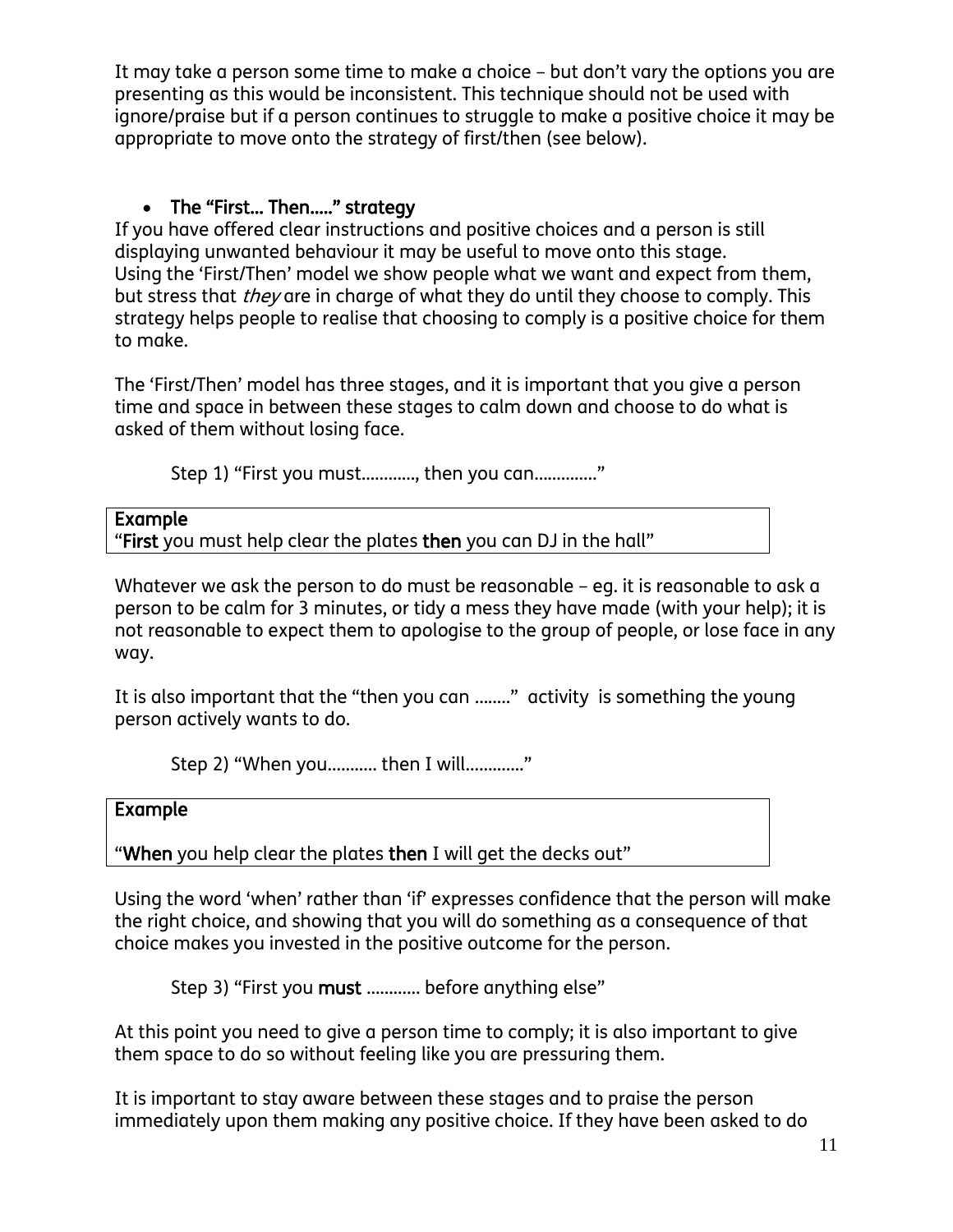something you can help with then ensure that once they have made the first move that you help them and engage with them positively whilst they are doing what is asked of them.

#### Use of physical restraint

Physical restraint of service users maybe necessary in certain extreme situations where their behaviour poses such an immediate risk to their own or others' health and safety that urgent action must be taken.

For any service user who we have identified as potentially needing to be restrained, a written risk assessment and possibly a behaviour plan will be in place. We will discuss their risk assessment including the possibility that we might need to use physical restraint with their parent / carer. We will record this discussion has taken place on their risk assessment form.

Restraint should *only* be used as a *last resort* if the other strategies described in section's above have not worked. This must never be done as punishment and must always be proportionate, controlled and as a last resort to keep people safe. It is important that one person leads the response and this must be the session leader. All session leaders who are in charge of a session, where service users are not accompanied by their parent / carer will complete a 2 day course of Managing Challenging Behaviours and De-escalation within 6 months of being appointed to this role. If a sessional staff member disagrees with a decision made this should be fed back to the session leader/service manager at a later point as part of the follow up.

If it is necessary to restrain a service user you should tell them in a calm voice what you are going to do before you do it. Do not enter into any debate or argument with the service user.

#### Example

"Sunita, we are going to hold you to keep you safe, and then we are going to take you in the lift downstairs to the soft play room so you can calm down."

Whenever it has been necessary to use physical restraint it is essential that the staff members involved complete incident forms, and the Manager or Session Leader must inform the person's parent/carer about what has happened and inform the Director or safeguarding manager as soon as possible.

#### 6. Managing persistent unwanted behaviours

#### Incident reporting

Any behaviour that you perceive to be unwanted should be discussed with your line manager, who will tell you if this needs to be recorded on an incident form.

Incident forms are reviewed by the relevant Service Manager and Markfield's Family Support Manager, who will decide on what further action should be taken.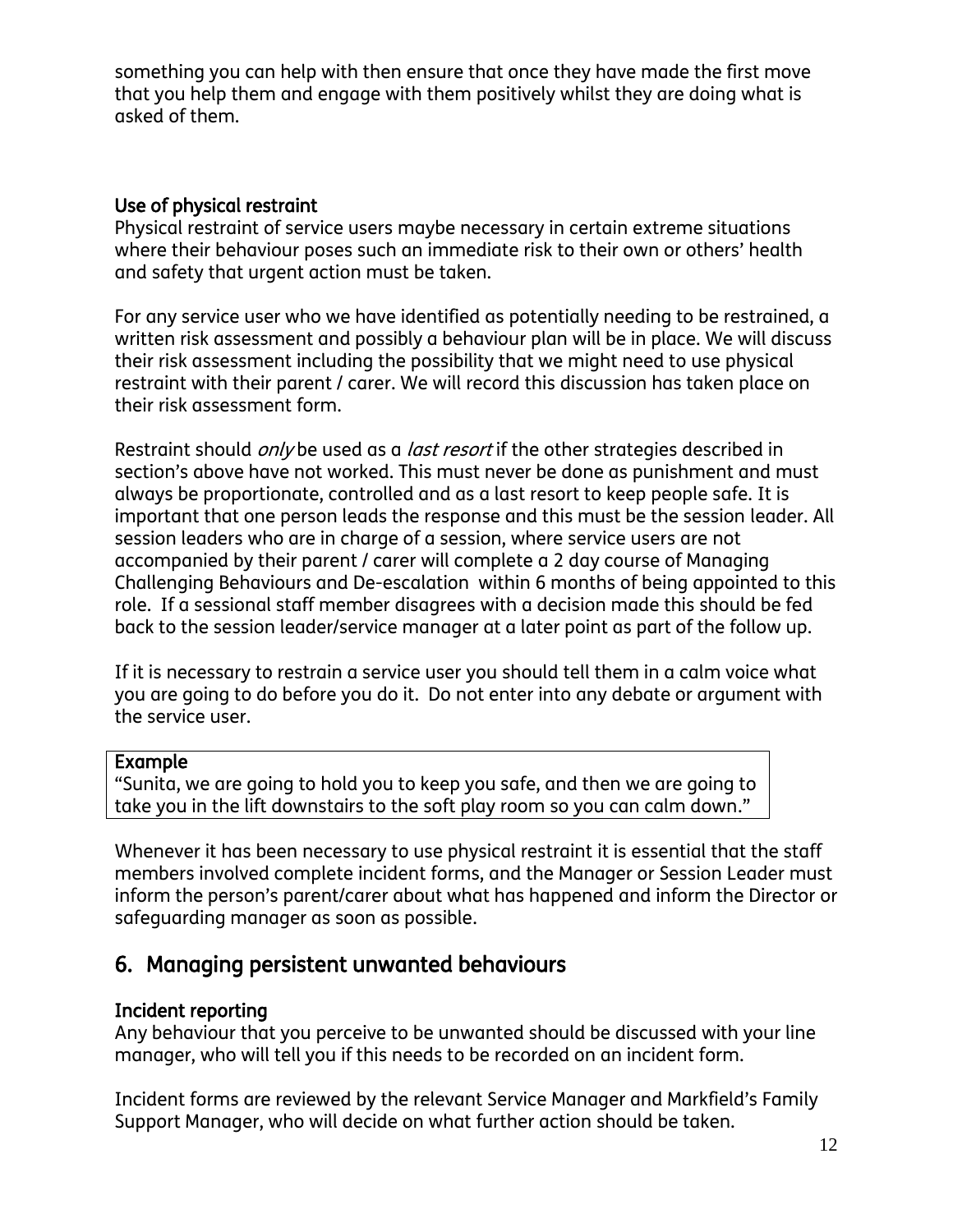If a person is displaying unwanted behaviours on a regular basis, or any particular session has a high level of incidents, this should be identified by your line manager or the safeguarding officer, who will decide how we address the issue.

#### Individual monitoring

A Service Manager may decide that it would be worthwhile to formally monitor a particular service user's behaviour for a period before undertaking a review to see if they can identify any patterns, or cues for unwanted behaviours.

This monitoring may identify a pattern of behaviour and make it easier for staff to avoid situations where people display unwanted behaviour.

#### Risk assessment

If a service user is regularly displaying unwanted behaviour, or has displayed any behaviour that has put themselves or others at significant risk of emotional or physical harm, the relevant Service Manager/Session Leader will complete a written risk assessment. A risk assessment will need to be undertaken before they can continue to use services. Undertaking a new risk assessment should be a priority for Service Managers and they should ensure that a delay in completing a risk assessment does not result in a reduction in service for that user. However if a risk assessment could not be completed before the next session that the user is due to attend then alternative provision should be offered to the family outside of Markfield. One way in which this could be done is by providing a play worker to work in the home alongside parents for that session.

The purpose of the risk assessment will be to identify what the risk factors around a person are, and what steps should be taken to minimise these risks. The risk assessment proforma should be used (see appendix 3).

A copy of this risk assessment should be put in a person's electronic service user file and in the session file.

It is the Service Manager/Session Leader's responsibility to ensure that staff on sessions know when a person's risk assessment has been updated.

#### Individual contracts

If a person is displaying repeated unwanted or unsafe behaviours it may be appropriate to enter into a written contract with them around their behaviours.

If a member of staff enters into a contract with a service user it is important that the goals set in this contract are achievable; if a person displays multiple unwanted behaviours a member of staff may need to prioritise the behaviour they want to eliminate and identify just one or two of these behaviours initially in order to ensure that the person can succeed.

It is important to remember that there are two parties in a contract (see appendix 4); if a person is expected to change their behaviour they need to see that changes can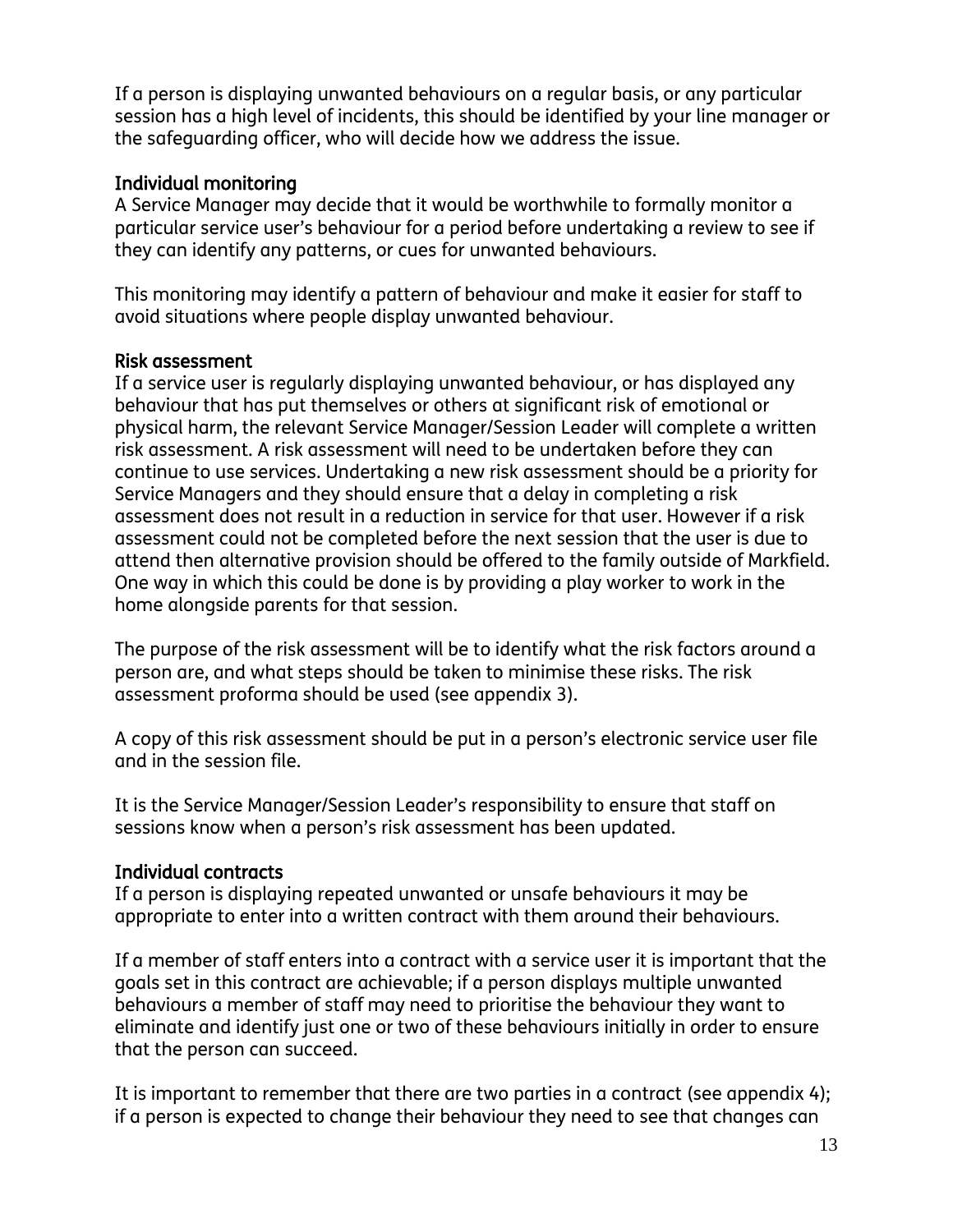be made for them too. A core member of staff must commit to something on this contract, and this must be something achievable, which should be negotiated by the service user and could be something like providing a certain snack on the next session, time on the computer or remembering to call the person by their preferred nickname. The member of staff is responsible for ensuring that the contract discussion is based around positive behaviours and that anything in the contract will not impact negatively on other service users.

The staff team must ALWAYS follow through on their contracts regardless of the person's behaviour. A review date for a contract should be set for 1 or 2 sessions after the contract has been set. If the person has kept to their side of the contract you may wish to extend the length of time before the contract is renewed. When you feel a person's behaviour has changed enough that they no longer need a contract you should ensure that they are praised and made to feel that ending the contract is a reward.

#### Referral to Family Support Team

If the strategies described above have been tried but have not been effective, the Service Manager may choose to refer the service user to Markfield's family support team who can seek to work with the family around the person's behaviour and liaise with other professionals, if this is what the person's family wants.

#### 7. Ensuring the safety of service users and staff during serious incidents

#### (please see appendix 5 guidance for managing a crisis situation) What is a serious behavioural incident?

A serious behavioural incident is any situation where a service user puts themselves, other service users or staff at immediate physical risk.

All staff and service users have a right to be safe at Markfield. When a serious behavioural incident occurs, the first priority of staff members must be to keep service users and themselves safe, and only once this has been considered should they worry about protecting resources.

All behavioural incidents are different and staff have a responsibility to consider their own health and safety and that of the service users in their care in the light of the particular incident before undertaking any of the interventions suggested below.

#### • Separating service users

In the case of a violent incident between two or more service users where other interventions haven't worked or you feel that waiting for these interventions to work would compromise their health and safety, your first priority should be to separate the persons in conflict. Often the simplest way of doing this is by placing yourself between the service users and encouraging them in a calm voice to move away from each other. Service users should be offered a quiet place to calm down and time away from each other before any attempts are made to come to a resolution of the matter.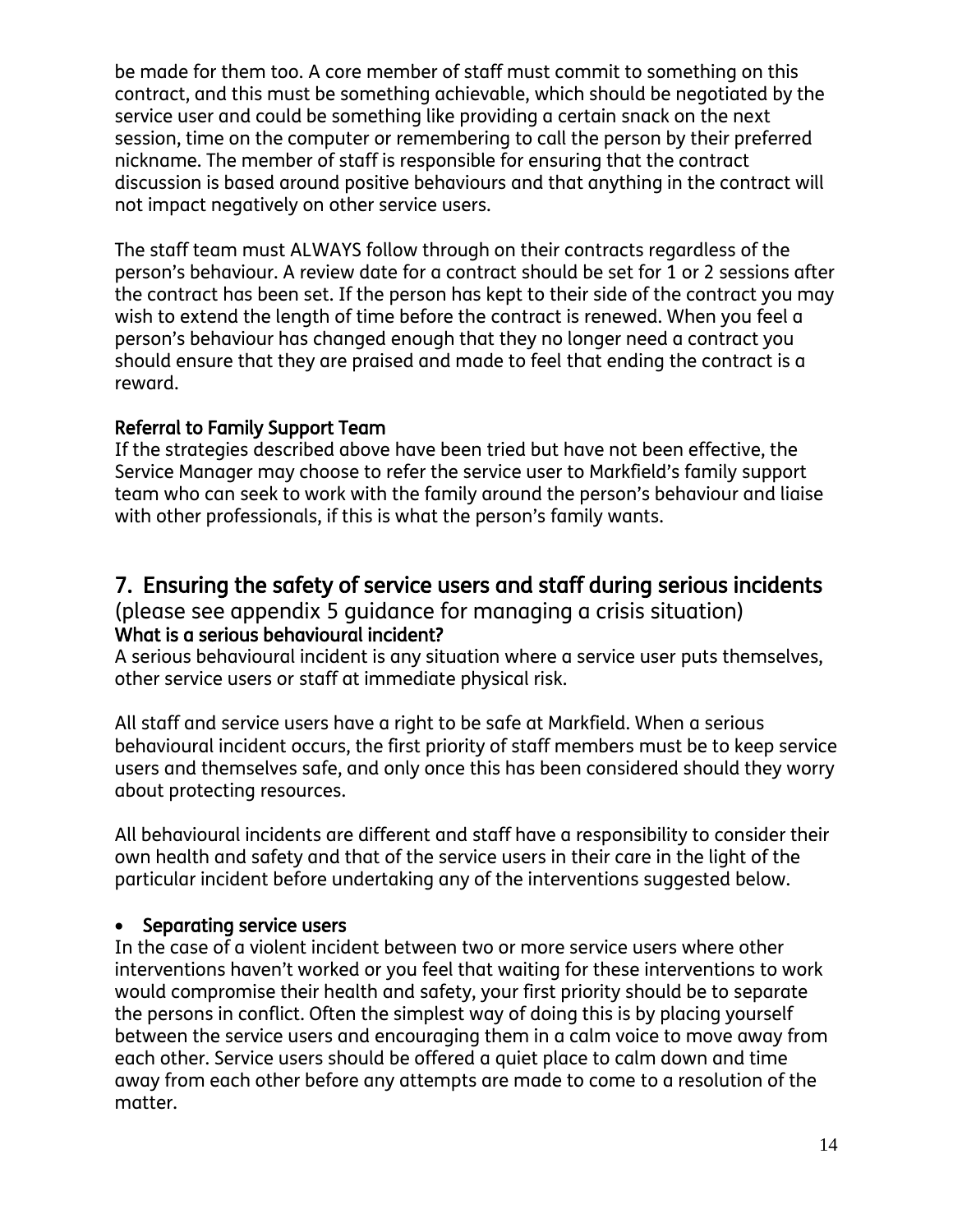#### Moving service users into safe spaces

Should an incident occur that you consider puts other service users at risk, it is important to move other service users away from the 'danger area'. This should be done in a calm and positive manner by staff suggesting and directing service users to alternative activities that are happening elsewhere in the building. If service users do need to be moved to a separate area of the building for their safety, ideally this area will be out of sight of the person whose behaviour has posed a risk.

#### Creating contained, low stimulus areas

If a service user is displaying behaviours that lead you to believe that they are 'out of control' and are unable to choose to calm down, it is staff's responsibility to try to create an environment with as little stimulation as possible in order to support the service user to regain control of their behaviours. Ideally this will happen by encouraging the service user to make their way to either the soft play area If this is not possible you may need to create a low stimulus environment where the person is, which will often involve:

- removing other service users from the area
- turning off any music, television /computer screens or artificial lights
- removing any portable furniture/toys from within reach
- minimising the amount of stimulus you provide by using minimal low key body language and non verbal communication
- temporarily restricting the area that the person can move around in by closing and locking doors or placing staff members at exits
- Sometimes it may be necessary for staff to leave the space where a service user is in order to preserve their own health and safety. If this happens it must be made clear to the service user that this is not a punishment and is to keep everyone safe. If staff members leave the room a service user is in they must always ensure that they leave an opportunity for the service user to communicate with them should they choose to; it might be appropriate therefore to sit the other side of a window, or to leave a gap in the door to post notes or talk through.

#### • Seeking help - internally

Dealing with a serious behavioural incident can place pressure on a staff group, especially if a service user or staff member has been injured or is distressed. If staff on a session feel that they need additional support urgently they should make this known to a core staff member as soon as possible, and they will endeavour to identify someone in the building with the suitable experience to provide support and relief to the staff on the session.

Should a serious behavioural incident happen outside of core hours or when there are no additional staff in the building, the on call phone should be called as soon as this is safe, and the on call manager will advise whether they are in a position to return to the building to provide support or if staff would need to seek help externally.